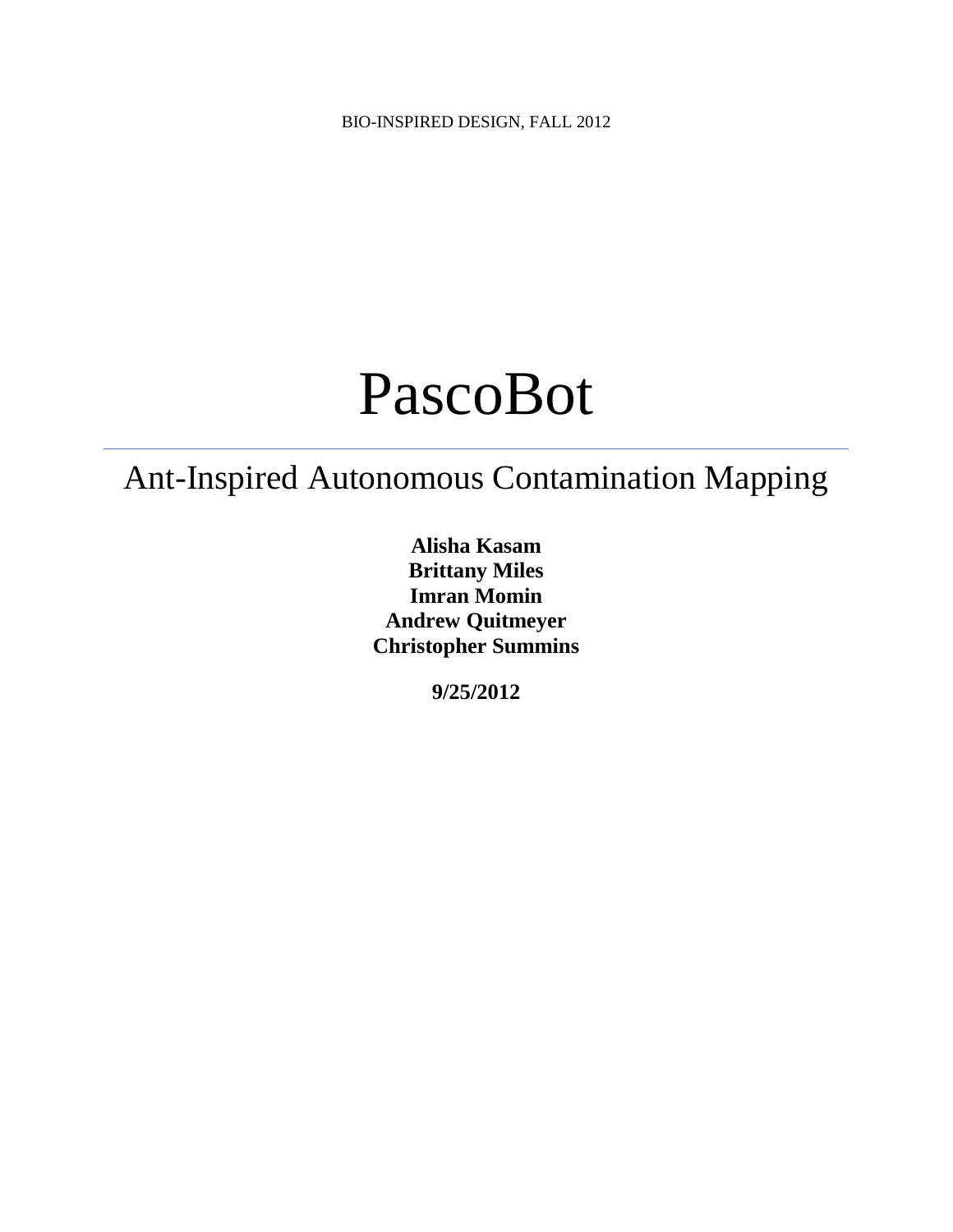# **Table of Contents**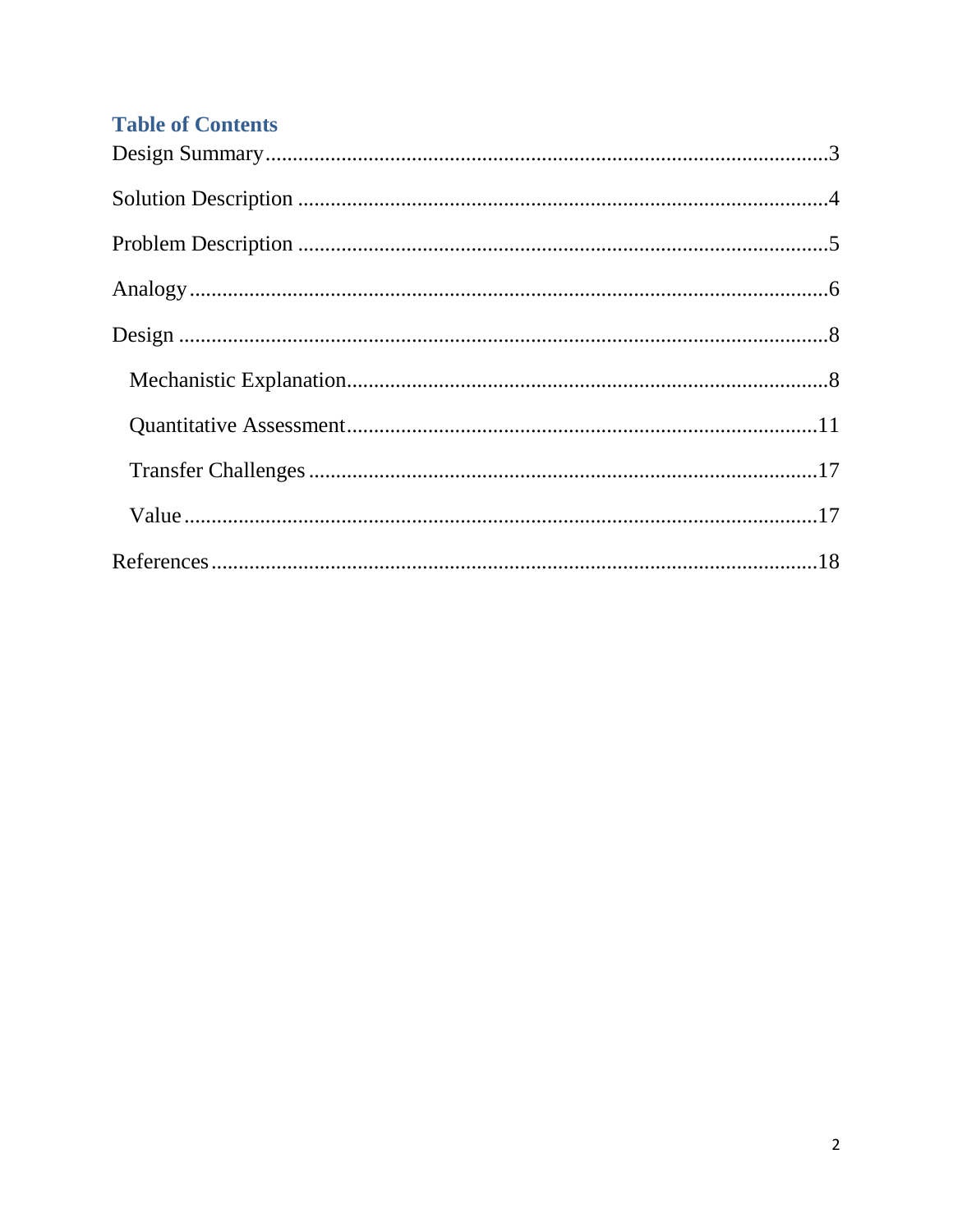# **Design Summary**

<span id="page-2-0"></span>Desert ants, *Cataglyphis*, have the remarkable ability to take a perfectly straight path home after wandering far from the nest during hours of foraging. This is important because they must return home quickly in order to avoid burning in the intense heat of the desert. In the bleak, featureless landscape of the desert, these creatures behave almost as if they had an internal compass pointing home, but how do they do it? They do in fact have a type of biological compass, but instead of using a magnetic reference point, they follow a vector of polarized UV light which points directly to the origin point of the journey. This "homing" vector is integrated from solar data that is gradually collected over the outward-bound journey, via a hard-coded neural template. This highly efficient yet simple behavior can be emulated by engineers to make inexpensive yet effective forms of artificial intelligence.

Modern disaster response efforts still struggle to perform data collection and analysis at hazardous material contamination sites without risking human health or incurring great equipment expenses in the process. Sample-collecting robots used in such scenarios are not only extremely expensive (on the order of tens or hundreds of thousands of dollars), but also large, heavy, and relatively clumsy due to their rigid locomotion mechanisms. Robots which perform complicated tasks require high-capacity processors and cooling systems, which contribute to size and expense. Our designers realized that these types of "advanced" robots suffer from their own versatility. PascoBot diverges from this traditional robot model and instead follows a minimalist design philosophy. Its designers conceived the smallest, simplest possible device to accomplish a basic, time-critical task. They recognized an opportunity to apply the computationally cheap, simple, and reliable navigation behavior used by desert ants.

<span id="page-2-1"></span>PascoBot is a system comprised of many identical devices which "swarm" the area being investigated. PascoBot mimics the ant's simplicity, disposability, and most of all, its celestial tracking abilities. The PascoBots are dispersed over the contaminated area in a way that minimizes human proximity to the area (i.e., they are launched from a significant distance and passively scattered) while eliminating the need for long-range signaling capacity or advanced GPS scanners. After landing, the PascoBot enters return mode and uses solar cue to fly back to the base. All the while, its sensors are actively scanning the area and sampling data. The advantage of this system is not only its computational efficiency, but also the inherent speed and mapping potential of contamination variation over a large area.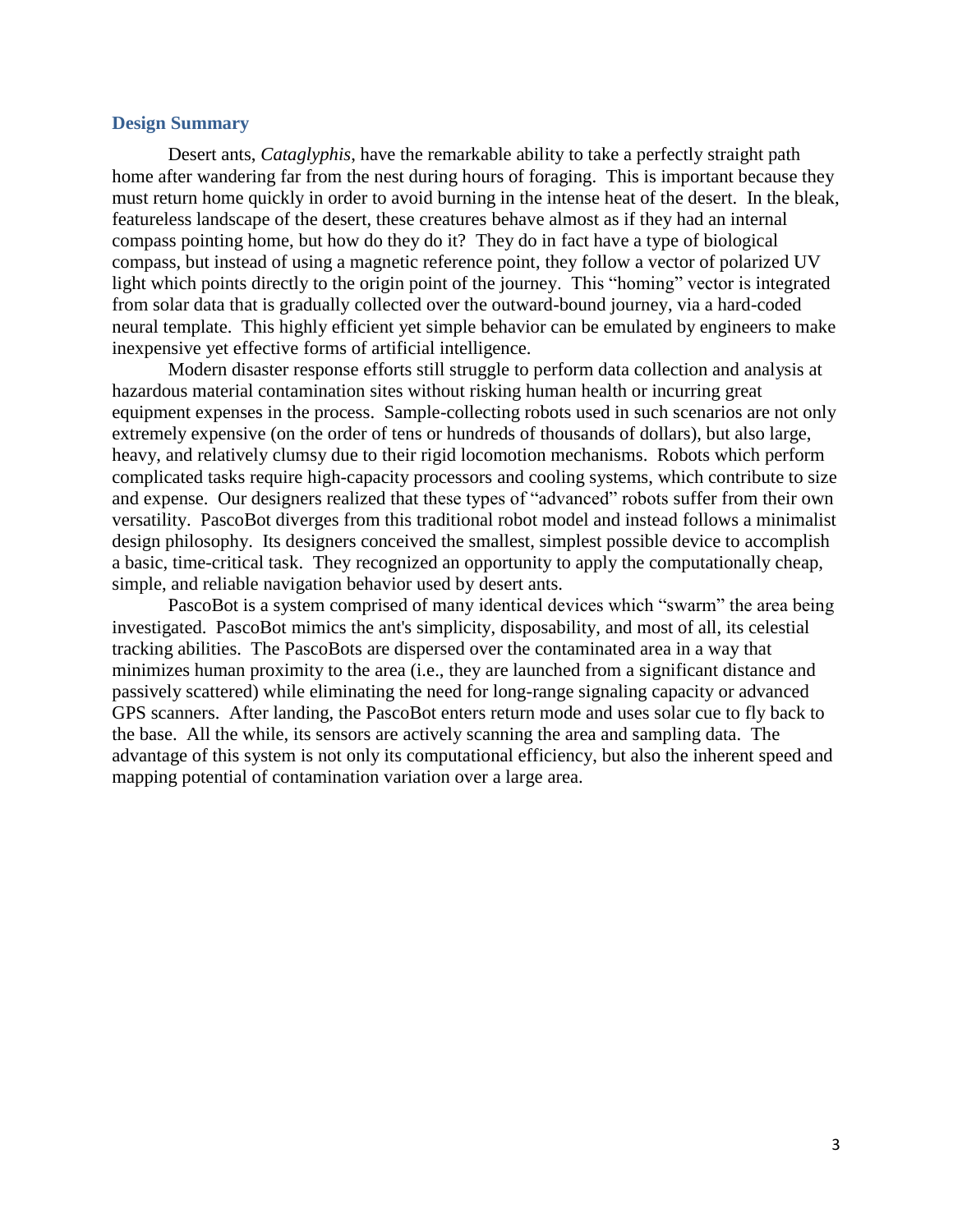

Fig. 2A, B Path integration (vector navigation) in Cataglyphis fortis. A An ant's tortuous outward (foraging) and straight homeward path recorded in a featureless salt pan. B Straight outward paths indicated by the *dotted lineand* multi-leg homeward paths caused by experimental barriers (grey bars), which the ant could pass on its way out (from  $N$  to  $F$ ) but not on its way in. Nine successive runs of one ant. F feeding site, N nest. A from Wehner and Wehner (1990), B from D. Andel and R. Wehner (unpublished observations)

# **Figure 1. Path Integration (Wehner, 2003).**

# **Solution Description**

Desert ants are one of the few organisms capable of surviving in the harsh environmental conditions of deserts in both Africa and California. Due to the frequent absence of consistent environmental landmarks and frequently shifting sands, the ants are unable to utilize traditional navigation techniques. Instead, the ants have developed a unique navigation system which provides them with the ability to return to the nest, even in the absence of landmarks, as shown in **Figure 1**.

Navigation is accomplished using polarized UV light of approximately 350 nanometers wavelength to generate directional cues. "Hard coded" UV receptor cells, found along the dorsal rim of the eye coupled with a small processing region in the ant's brain, process this data while expending minimal energy. Before the

ant leaves the nest, it obtains an initial polarization reading, establishing this reading as the baseline for the ant to

return to. From there it begins to forage, and analyzers, found in the eye, generate a direction field. This data is fed through a small number of polarization-sensitive neurons which relate the data to distinct e-vectors which are updated as the ant turns. These inputs are then hypothesized to be sent to a series of "compass neurons" calibrated to fire at a given degree of rotation allowing the ant to "see" the most direct vector between its given position and the nest. While there are many receptor cells along the eye, there are only approximately three integrators feeding to an unknown number of compass neurons (Wehner 2003).

The superiority of the system lies in the simplicity of required calculations. For most animals, navigation requires collection, separation, and processing of data before meaningful information can be obtained, and navigation can occur. The ants' neural network circumvents this issue by utilizing the fixed geometry of the ant's eye to break down complex polarized light inputs into simple vectors. Then, following the process described above, the ant performs simple processing which can be understood as:

Homing Vector  $\langle$  magnitude, angle  $\rangle$  =  $< 0.180° > \int_0^{Exploration}$  Time Orientation away from sun for Part A 0 Exploration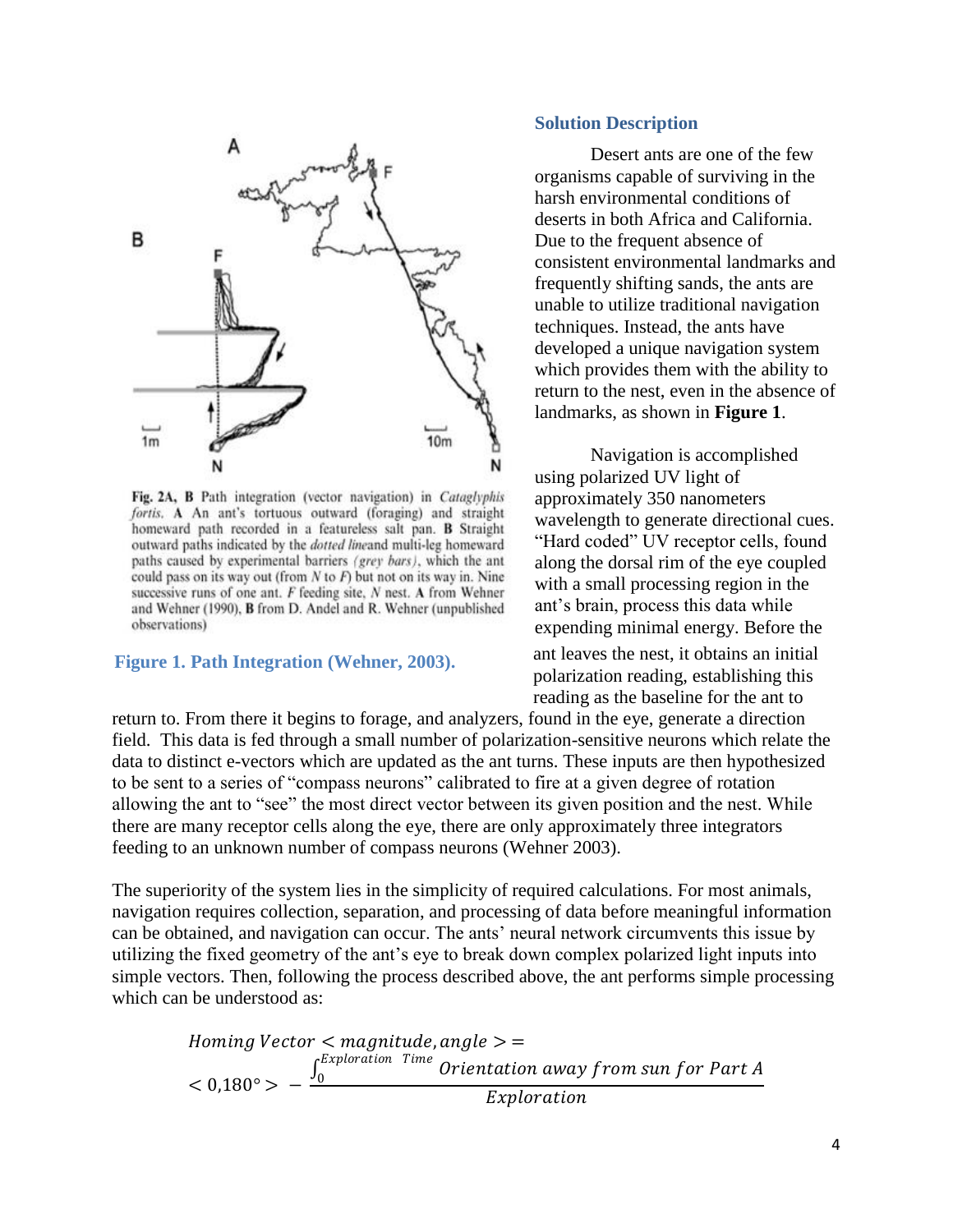

This calculation, which includes distance and angle information, is performed throughout the ant's explorative journey allowing it to simply follow the vector back to the nest when it is has completed foraging (Hölldobler & Wilson, 1990). While this compiled data allows the ant to estimate the approximate location of the nest, compounded errors along the journey lead to errors in exact nest location. To account for this, upon reaching the theoretical nest location, the ant will begin to utilize the Bayesian target search model to locate the nest entrance using concentric circles (Vickerstaff & Merkle, 2012).

# <span id="page-4-0"></span>**Problem Description**

The problem is not to discover novel sources of environmental hazards, but to rapidly survey the variation of contamination levels over a hazardous area. At the current time, autonomous and radio-controlled robotic technologies for disaster response are expensive, besides being large and unwieldy (Blown Up iRobot PackBots Get Resurrected In Iraq, 2009). In addition, existing solutions usually suffer from limited or unstable means of locomotion, often making them unreliable or ineffective in debris-filled disaster zones. While improvements in these technologies are in development and will likely make such designs much more affordable and reliable in the future, their uses are currently limited. One way of looking at these problems is that they are problems of design philosophy, in that a single, consolidated automaton performing all desired tasks may not always be best suited to a given situation. It is readily conceivable, especially upon observing the behavior of swarm insects, that a large number of small, low-cost robots could effectively replace a single, large robot, especially in cases where there is no particular need to carry out a mechanical action - e.g. lifting, pushing, twisting, etc. Sensing, a function that can be carried out by an autonomous device, presents a significant problem that often requires none of these mechanical actions. Therefore, the use of distributed, small-automaton sensing has potential as a major improvement over current large robots with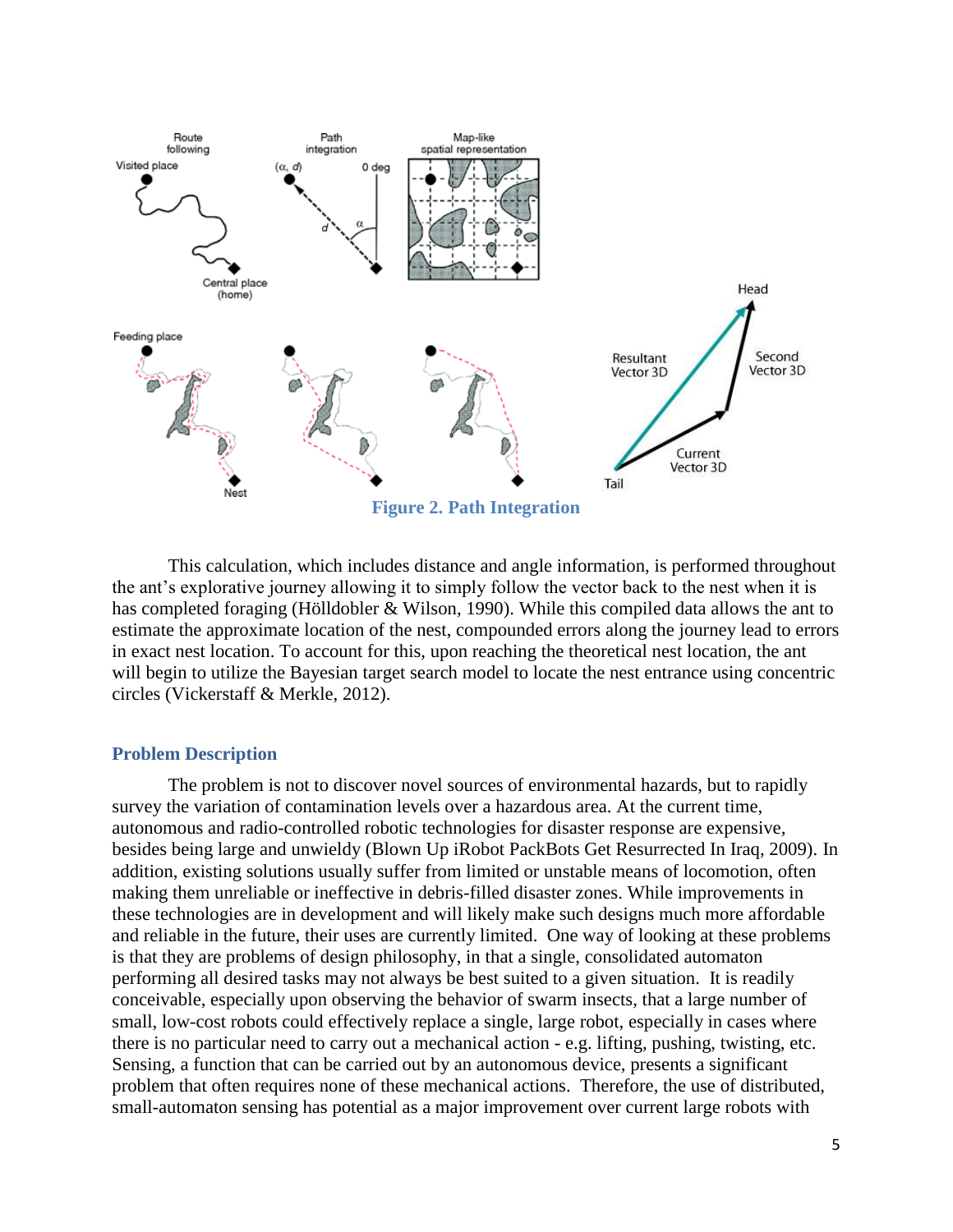sensing components.

A specific example of a sensing problem where robots are used is in the detection and mapping of hazardous radiation and chemicals in the wake of accidents and disasters (Greenemeier, 2011). In the immediate aftermath of a nuclear site disaster, for example, the collective response agencies must begin immediately to characterize the location of radiation sources, in order to minimize human exposure to them and to ensure their disposal. While a number of airborne technologies exist to survey and broadly map radiation in an emergency scenario (US Department of Energy), U.S. government response plans still incorporate the use of handheld radiation detectors to identify the location of smaller-scale sources and ensure comprehensive cleanup (US Department of Energy). Because these devices are held by human response workers, these workers are subject to the effects of the radiation the sources emit. It would therefore be of great benefit to radiation response efforts to eliminate or minimize the need for such handheld devices. Current robots designed for radiation detection do exist for this purpose, though as mentioned previously, they are large, slow and expensive. In most cases, they are also remote controlled, meaning that they require a skilled operator with full knowledge of the device's capabilities (Guizzo E. , 2011).

Overall, the activity of chemical and radiation source sensing reveals the potential for improvements in automation, mobility, cost effectiveness, and reliability, and provides a motivation for combining these improvements into a single system. Even more specifically, the challenge of making a small, cheap robot an automaton is a difficult one. Many current selfnavigating robot designs rely on complicated sensor packages, or else have limited navigational ability (iRobot's New SUGV Robot Can Drive Itself with 3D Laser Vision, 2010). Their navigation functions are too expensive in terms of hardware or computation to make them practical at a small scale. The ability to downsize navigation equipment and use it cheaply and without expending excessive energy opens the door to small, self-navigating robots suited to the purposes described above, and no doubt to many more as well. This technology could also be simply repurposed for non-hazardous situations where interested ecologists can rapidly survey for other environmental factors, like moisture content.

# <span id="page-5-0"></span>**Analogy**

Desert ants accomplish foraging with two separate control schemas, a randomized search and a directed return, but use only one method of locomotion for both phases. Our design separates the exploration and retrieval in terms of behavior and locomotion in order to optimize each process for our specific domain.

The current problem centers on making efficient, quick, and reliable measurements of an area to quickly understand threat levels without risking human health and safety. Desert ants randomly forage for food while constantly taking note of an environmental constant (the Sun), enabling them to maintain a "home vector" that points to the nest. This measurement is hardcoded in its biology via a neural template, so no complex algorithms or comprehension are needed on the part of the ants. The beauty of the ants' mechanism is in its ability to reduce exposure time to the extreme heat of the desert and cut total foraging time, thus reducing energy expenditure. By mimicking the ants' cheap and fast navigation techniques and behaviors, we can quickly and effectively deploy a system to collect large amount of information about an area in a relatively short amount of time, without risking safety or large sums of money. The system may not be as capable as highly specialized and expensive robots in terms of versatility, but would serve well as a first response survey for a large area, due to its scalability in terms of numbers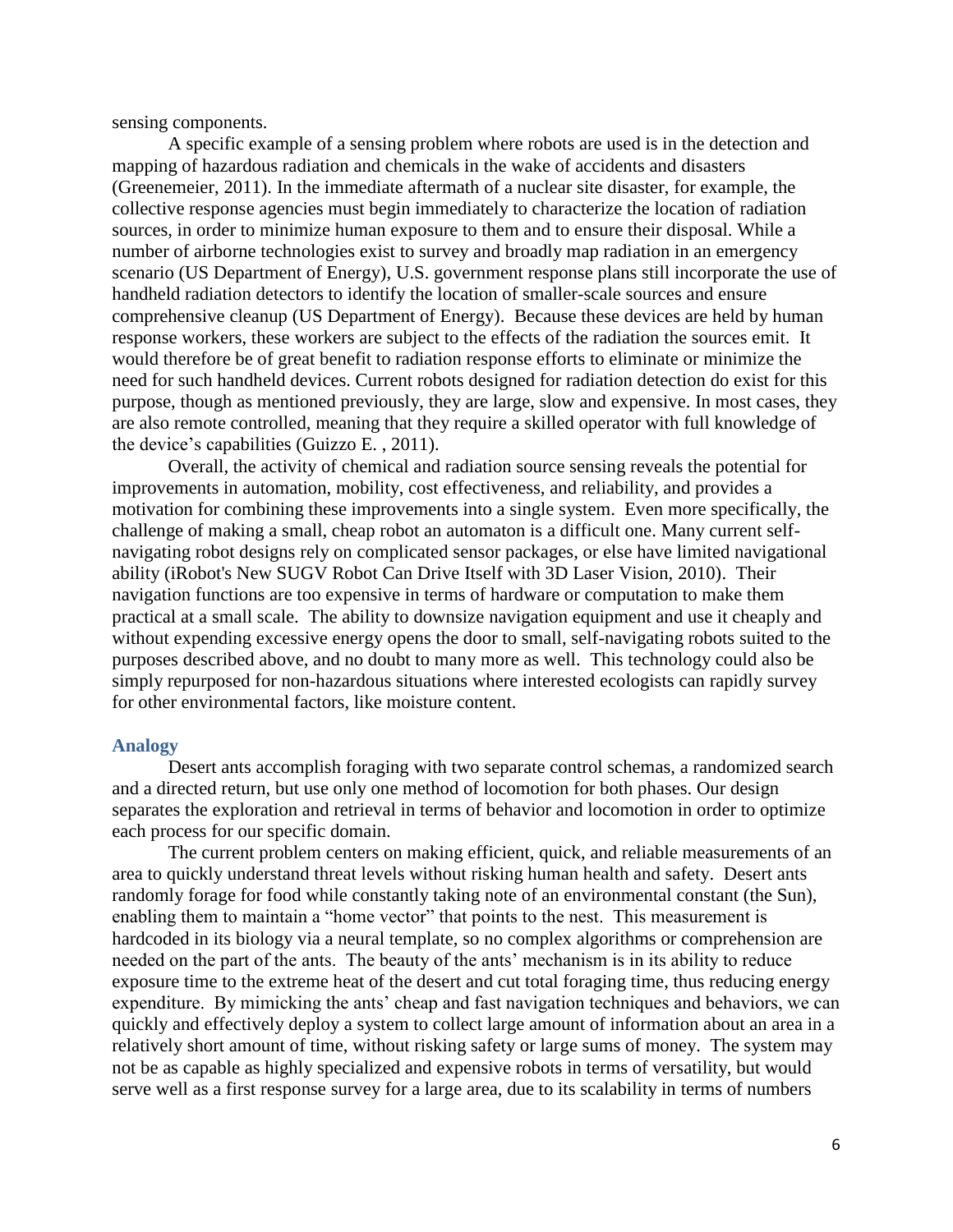which comes from each individual unit being almost disposable, yet capable of being reused several times. Deploying hundreds of cheap robots would cover more ground than two or three expensive robots.

Deserts ants are, however, not a perfect analogy for the design problem of detecting radiation in disaster areas. Detecting concentrations of radiation is a difficult task due to the danger of radiation exposure. It requires sensors or components that can detect how many alphaparticles/beta-particles/photons/etc. are in the area. Although ants can see polarized sunlight with their ocelli, they are not able to detect radiation. They can form low-resolution images of its surroundings, and keep track of its location by registering patterns of polarized light in the sky. In disaster situations, collecting information as fast as possible is very important. Having real-time data is crucial, and requires expensive communications equipment on the people or robots that are surveying in the field. In contrast, the ant-inspired system has no way of obtaining the information from any single unit until the unit has returned safely to the base. Similarly, desert ants have no mechanism to contact the nest until they return home. This aspect of our design prevents the researchers from understanding the situation until several minutes after deployment when most of the ants have returned home. Ants can quickly cover a wide area, and return home with valuable information much more quickly than robots or humans could cover the same area. However robots and humans can provide real-time data, which may be more beneficial in targeted surveys of a specific location that demands information. If, for some reason, none or very few of the units return to the base, the entire effort is wasted because the information is impossible to retrieve. However, the redundancy of the design makes this occurrence very unlikely.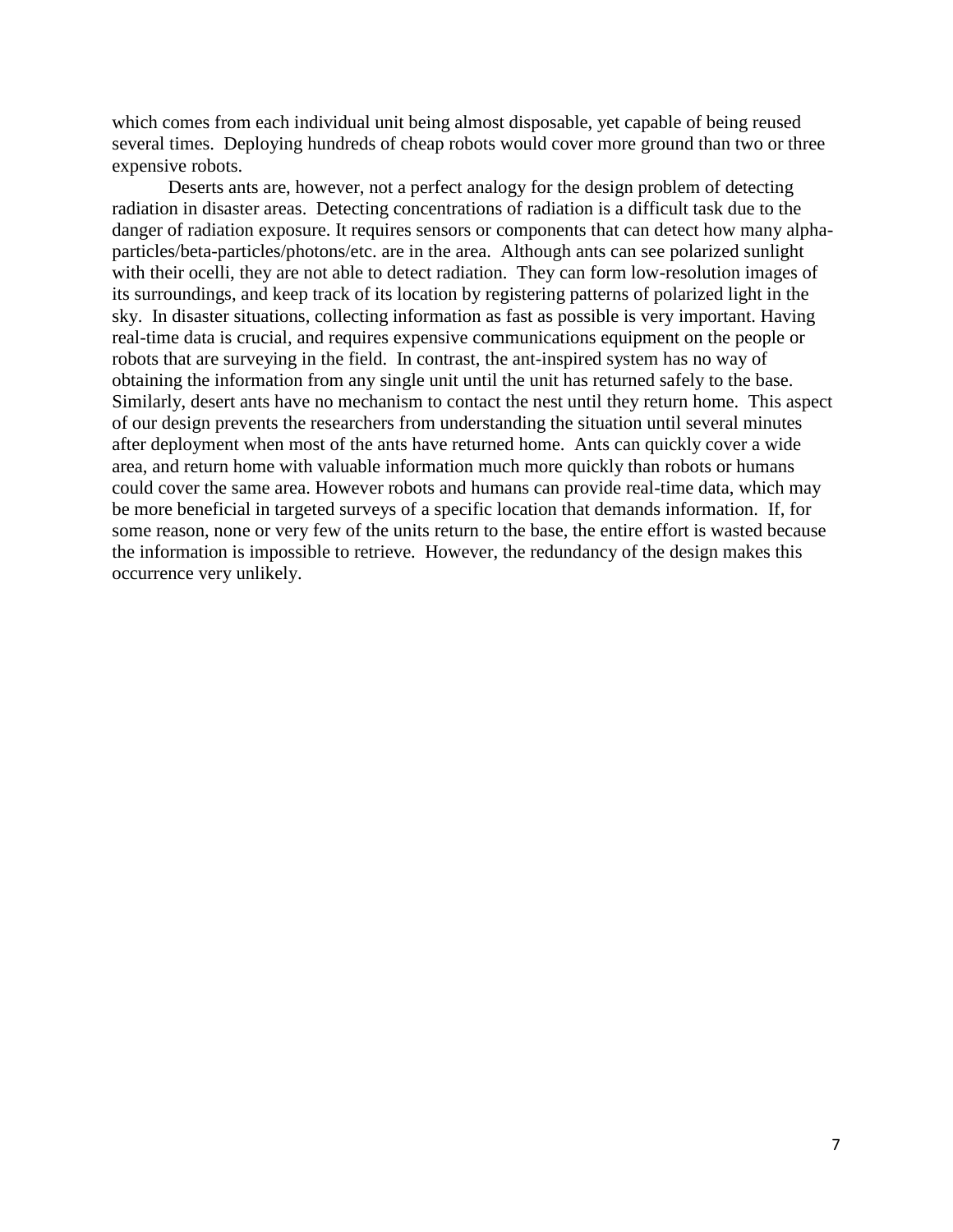# **Design**

# <span id="page-7-1"></span><span id="page-7-0"></span>**Mechanistic Explanation**

Some challenges associated with the environment of a contamination site include difficult terrain, mechanical corrosion from chemicals, or potential damage to electronic equipment due to high levels of radiation. These challenges factor into high expense for autonomous devices deployed at the disaster site to collect samples. Typical surveying robots can cost several hundreds of thousands of dollars. To circumvent this problem, the designers of PascoBot envisioned a system of hundreds or even thousands of cheap, tiny sensors which could be rapidly dispersed over a large contaminated area, and then autonomously find their way back to deliver spatialized data to researchers awaiting in safe zones. The speed of the survey would enable the robots to return before their electronics could be corrupted. Their individual inexpensiveness means that no great loss is incurred if a small percentage of the fleet is lost or destroyed.

PascoBot is a biologically inspired, behavioral system for quickly scanning a broad region for contaminants. The system's goal is to perform a rapid survey of potentially contaminated areas that could be too dangerous for sending in humans, and need to be surveyed faster than larger robots could manage. The more quickly information can be gathered and analyzed about the environmental contamination, the more safely and effectively it can be addressed. Each PascoBot unit is a small, inexpensive sensing robot which uses the sun's polarization and a very simple algorithm to determine its direction and distance home. Groups of PascoBots operate as first-response tools in the environment of a recent radiological or chemical disaster. Part of the beauty of the Pascobots' design is that they reduce their cost, and heaviness by eliminating communication structures between units. Instead they only communicate passively with the active collector base. Structurally, a PascoBot unit contains the following components and sensors:

- A self-stabilized flying machine based-upon existing hardware
	- o Accelerometer
	- o Gyroscopic sensors
- UV photo-sensing diodes with directionally polarized filters (for navigation)
- Bottom mounted IR sensors (short-range navigation at home base)
- Specific Environmental Sensor (Radiation, Volatile Organic Compounds, etc.)
- Inexpensive Microcontroller (about \$2.50 each)
- Inductor for passing information from microcontroller to RFID-reader

The system includes two additional devices that supplement the function of the flying autonomous sensors. A rapid delivery rocket is the disposable launch vehicle which carries a "team" of PascoBots into affected areas. A homing cradle provides a corrective, short-range navigational beacon which collects individual robots and synthesizes full contamination maps based off their data. The roles of these two components will be further discussed below.

A mapping device utilizing a few, simple environmental cues can be much smaller and cheaper than current robotic technologies which are either individually remotely controlled by skilled operators or use advanced cameras and processors for self-navigation. This behavior rather than a physical mechanism is the novel function which we would like to implement within existing inexpensive robotics. Since our design team hopes to use an existing physical blueprint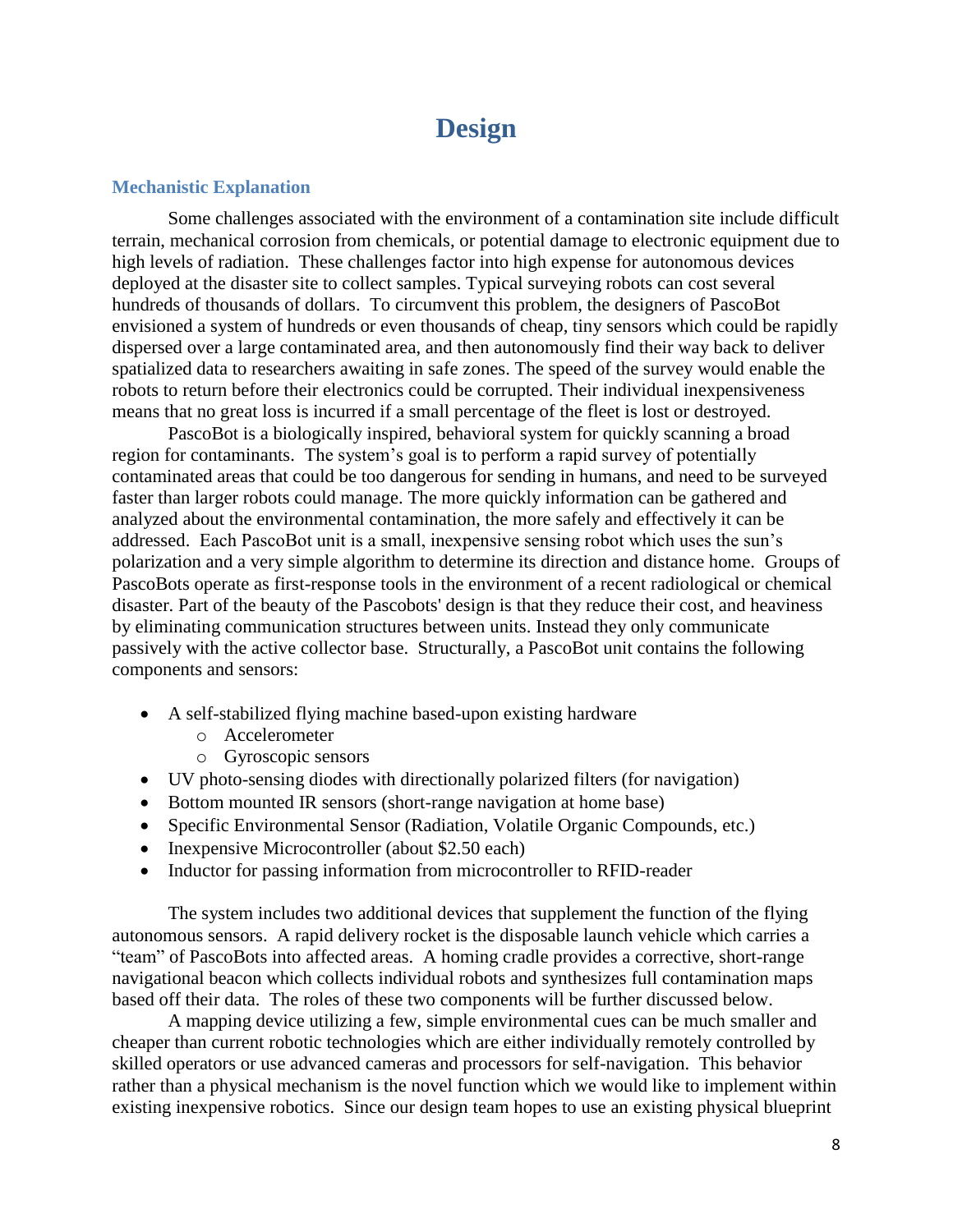or small flying robot, the physical mechanisms of flight will not be discussed here in detail, but an example of one such device, modeled by researchers at the University of Maryland from Samara seed physics, is shown in **Figure 2**. The remote-control mechanism in these existing devices will be replaced in PascoBot's design with a basic microprocessor which can perform the simple navigation algorithm without any human input. The PascoBot conceptualization is shown in **Figures 3 and 4**. Its behavior-based navigation function can be decomposed into two subfunctions, launch and retrieval.



**Figure 3. Small Winged Robot (Salton, 2009).**



**Figure 4. PascoBot Detail**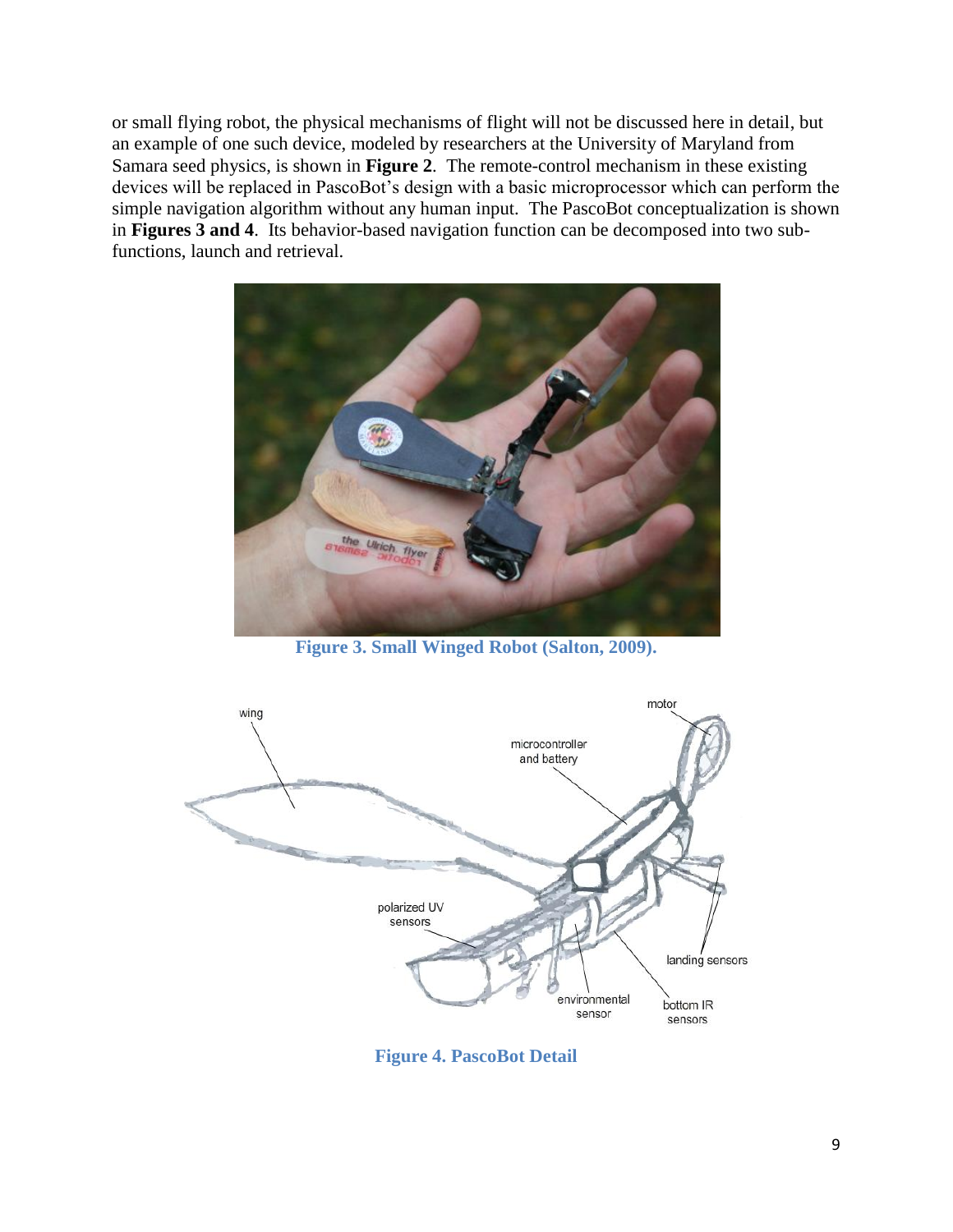

### **Figure 5. PascoBot Views**

In the launch phase, a pack of PascoBots loaded into a rapid-delivery rocket is aimed towards the target zone by a researcher stationed on the perimeter. This allows the human to specifically target areas for exploration using simple trajectory calculations, rather than allowing the robot swarms to randomly scatter in all directions. The rocket, modeled after inexpensive hobby model rockets, is little more than an engine connected to a cargo tube, but with the same simplified navigational sensors and processor as in the PascoBots themselves. As the rocket flies through the air towards the peak of the trajectory, it records its position and orientation and passes this information to each individual PascoBot via the RFID technology embedded in each unit. Like a model rocket, the engine triggers the release of the PascoBots at the peak of flight, scattering them over the affected area. From this point, each PascoBot operates independently and autonomously. The rocket vehicle itself is considered a disposable, one-time-use device.

In the dispersion phase, assuming the design team could obtain rights to the University of Maryland's samara-inspired robot, the PascoBots would spiral safely towards the earth and spread themselves out from each other. Most foraging robots explore actively using powered locomotion and employing algorithms like the Rapidly-expanding Random Tree (Sanchez, 2010), but this requires additional communication, sensor devices, and battery power. Instead PascoBot replaces active exploration with a more efficient, fully passive mechanism. Our Pascobots capitalize on the randomness of wind currents and turbulence to automatically distribute themselves over an area. During the launch and random dispersion periods, the polarized light sensors are intermittently collecting data to maintain knowledge of their orientation and distance from home and ultimately perform the ant-like calculations to return to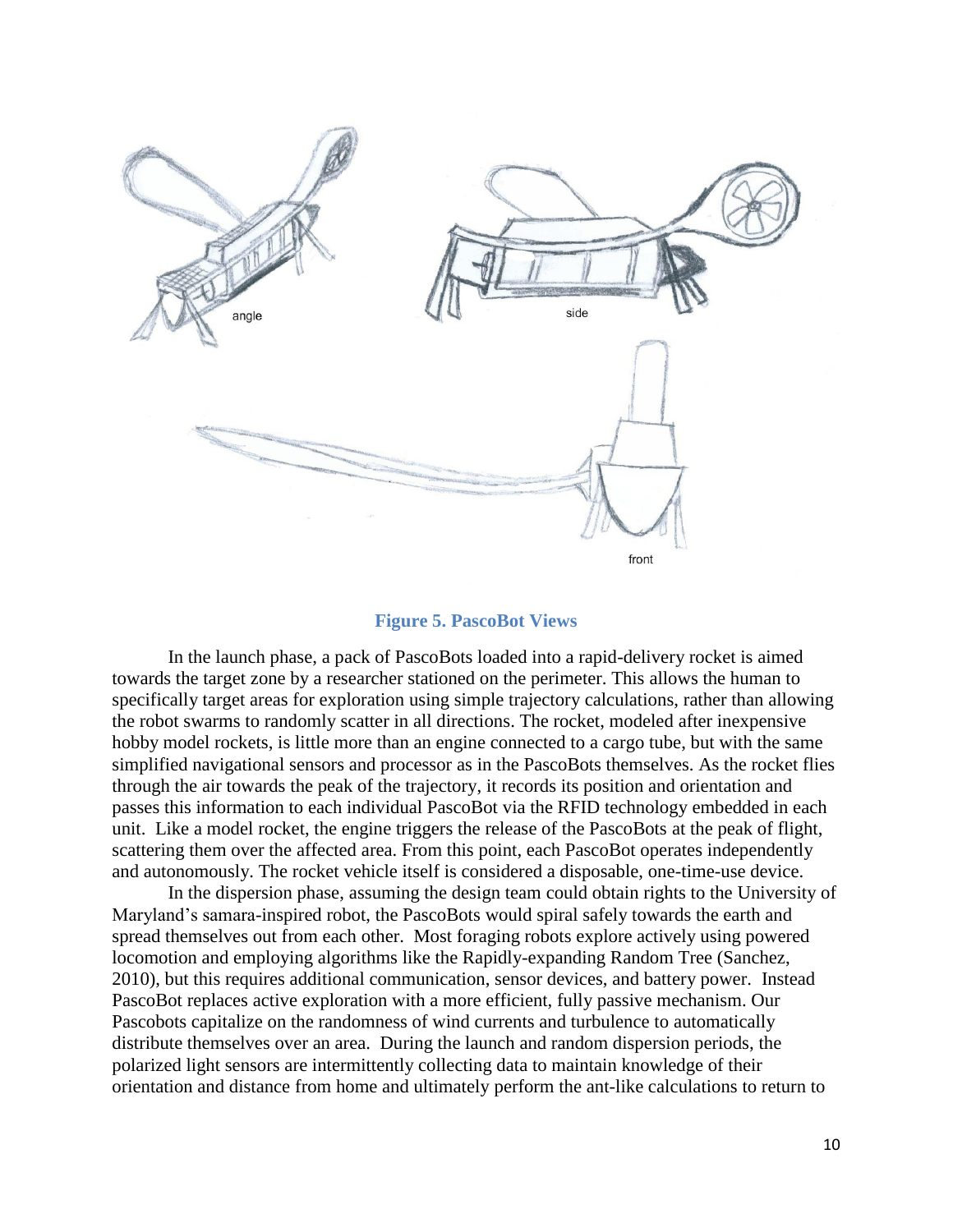the base. They are simultaneously collecting the target environmental contamination data and mapping this to distinct points in their internal maps.

In the retrieval phase, the robot touches down on the ground and a pulse in its accelerometer triggers the robot to switch behaviors from the passive "exploration" mode to the active "homing" mode. Its motors are activated, and the PascoBot follows a simple subroutine, flying itself towards the homing vector that it had been continuously calculating all along. It continues collecting and mapping information concerning the contaminants as it returns to the base.

Simple navigational calculations such as these are bound to develop small, accruing errors during the robots' flights. This is partially the motivation for reducing the length of time spent in the "exploration" period. As a simple corrective measure, the base station has a large IR flood lamp pointing upwards. This serves as a broad "collection net" for passing PascoBots to more precisely home in. Two spatially separated infrared (IR) sensors located on the bottom of the robot trigger the robot into collection mode once the IR readings reach a certain threshold. From there, they move in the direction of higher reading until they safely land within the collection container. This collection container reads the collected data from all of the returned PascoBots via RFID, and finally a single pre-programmed computer processes the data to generate a three-dimensional map showing the contamination variations over the area. The entire process is summarized in **Figure 5**.



**Figure 6. PascoBot System Operation**

# <span id="page-10-0"></span>**Quantitative Assessment**

For our concept, we have provided sample "pseudo-code" which demonstrates the efficiency and functionality of the programming needed for our robots.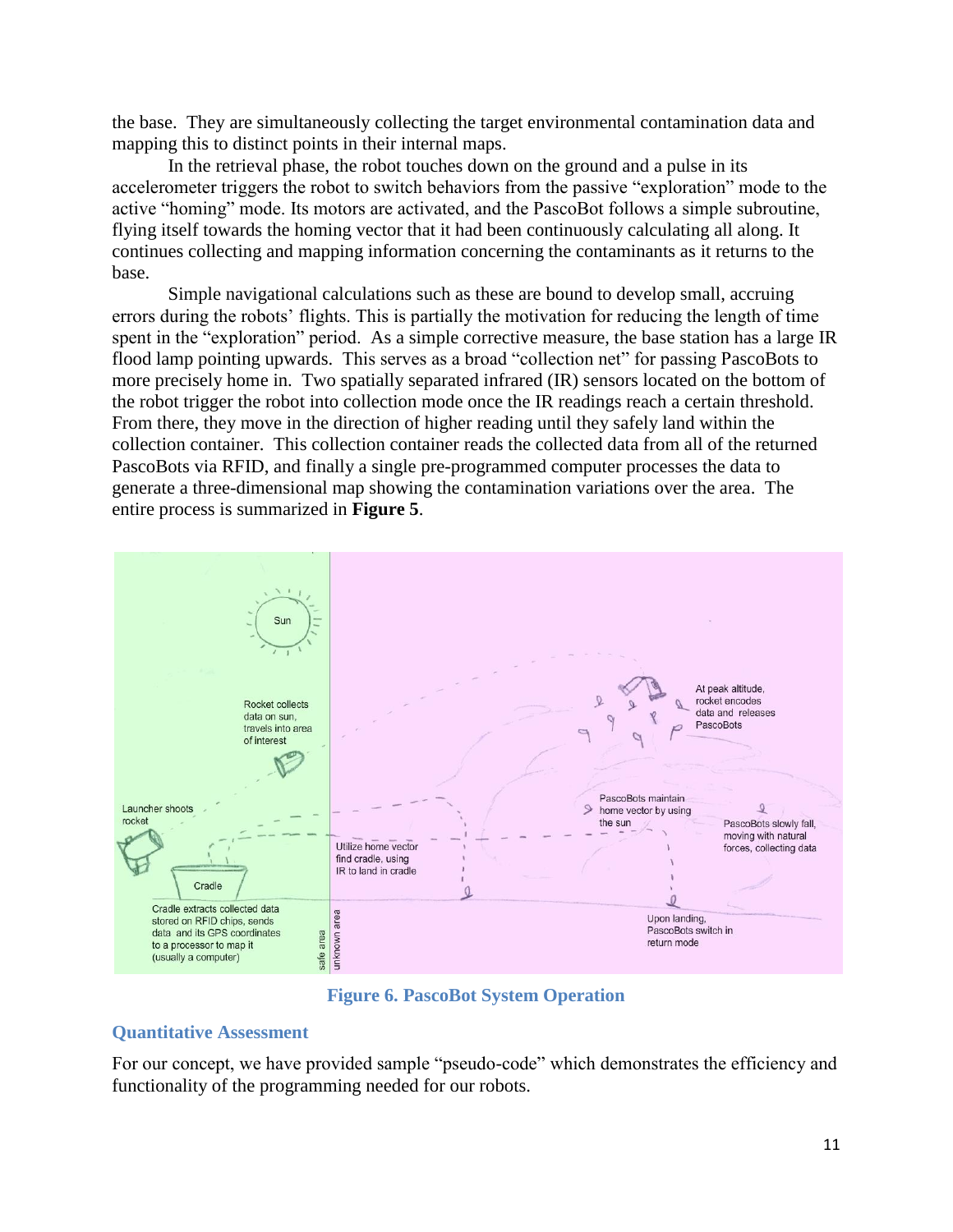```
---Foraging Pseudo Code---
setup(){ isDormant = true;isExploring = true;distanceToHome = 0;gotoCollector = false;}
loop()getSensorReadings();
if(gotoCollector){
       movetoCollector();
}
else{
if(accel>landingThreshold){
isExploring = false;}
if(isExploring){
calculateHomingVector();
moveExploratoryStep(); }
else{
followVectorHome(); }}}
\mathcal{F}\}\mathcal{E}calculateHomingVector(){ fExploration Time
                                                     Orientation away from Sun
     Homing Vector = 180^\circ -
                                   J_0Exploration Time
}
followVectorHome(){
moveinDirection(AngleHome);
distanceToHome --
;
if(distanceToHome <0 ){
gotoCollector = true;}}
movetoCollector(){
calculateIRDirection();
moveinDirection(IRDirection);
if(IRSensor>collectorThreshold){
       stop();
}
```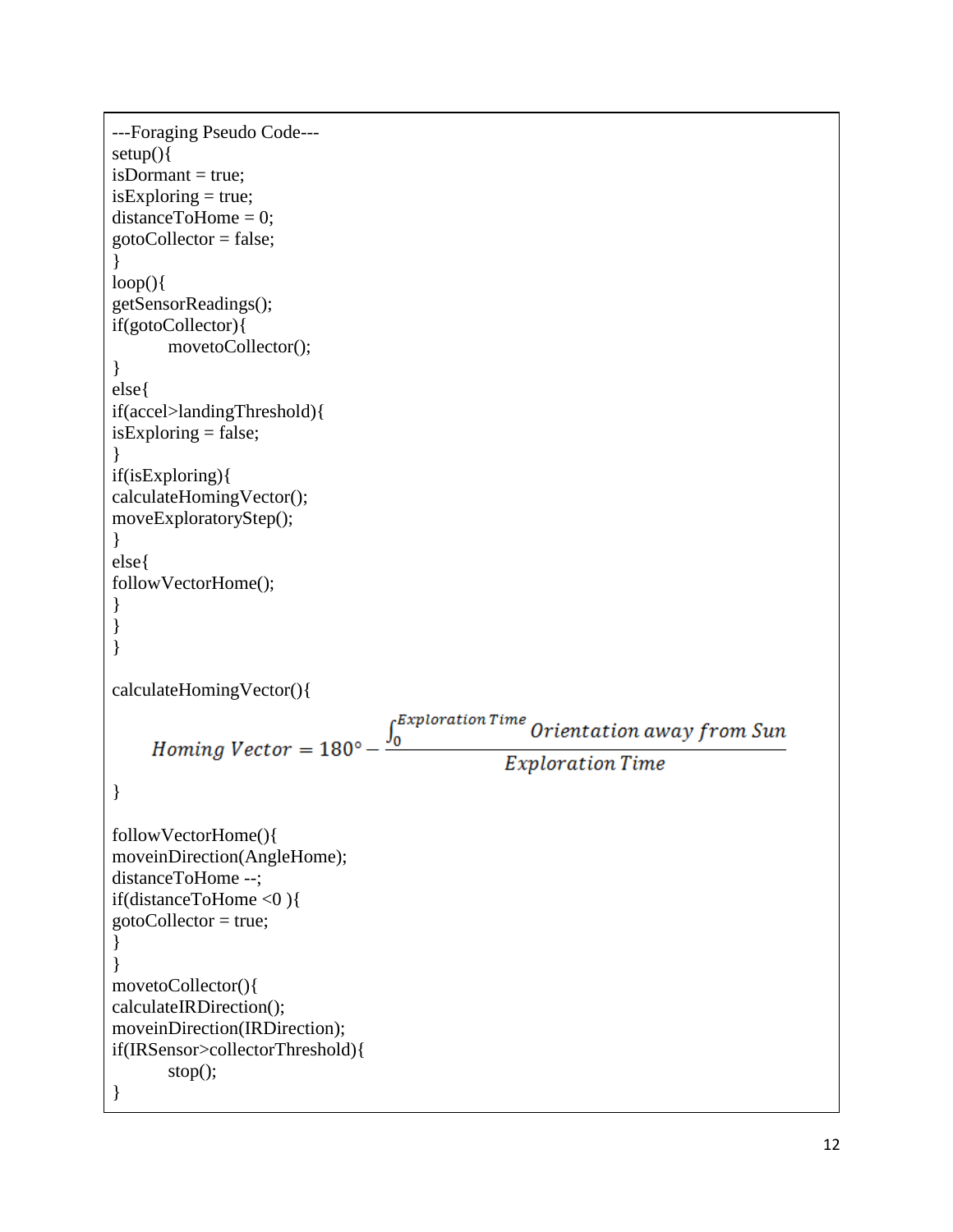# **Comparative Mapping Speed**

The overarching goal of the PascoBots system is to keep humans safe and map a threedimensional region as quickly as possible. Like any real-world system, the robot swarms will be prone to error and corruption, but through speed and redundancy, they can provide highly accurate readings in comparatively shorter periods of time.

# *Assumptions*

}

- The navigational basis (location of polarization of sunlight) will be considered constant, due to relatively short total operation time
- A heavy model rocket can travel around 100 km/Hour (60 mph)
- A heavy model rocket can carry 40 Pascobots
- A heavy model rocket can travel at least 4 km
- The PascoBots can disperse randomly over a 1 km radius
- It takes PascoBots 5 minutes to fall to the ground
- A person can walk around 4 Km/Hour (2.5 mph)
- A unicopter can cover a distance of about 2 km/Hour (1.24 mph)
- A contamination zone of unknown significance has a 3 km radius
- The Pascobot stations require only two human operators

Using these assumptions, we can test the validity of our design by comparing it to currently available alternatives (manual sensing by humans). Once a disaster occurs, we will assume for the calculation purposes that both a team of human sweepers and the PascoBot system take the same amount of time to set up at the perimeter of the catastrophe, although we anticipate faster deployment with the PascoBot as well. The goal is to compare the speed with which each team can survey the 3km zone and the resolution of the data collected. In our simulation, five PascoBot stations (each with five rockets carrying a total of 200 PascoBots) set up on the perimeter, and 100 human sweepers were prepared. Each PascoBot unit or human sweeps an area 1 square meter wide. The total area of potential contamination is  $\pi^*(3,000 \text{ m})^2 = 28.3$ million square meters. The perimeter is 18 kilometers, and the human sweepers are spaced 180 meters apart. This can be visualized in **Figure 6**.

# **Human Method**

A single human walks towards the center of the zone and back. This round trip takes 48 minutes and covers that individual's 1% segment of the total circle. A unique 2 meter wide area is scanned by this individual. This is an area of 2 meters\*3000 meters, or 6000 square meters. The total area scanned by all 100 humans will be 600,000 square meters. Thus the resolution of the area scanned by a single human is

$$
\frac{area\ scanned}{total\ area} = \frac{6000\ m^2}{0.01 \times 28.3(10^6)m^2} = \sim 2\% \ sample\ rate
$$

Therefore, with all workers moving simultaneously, full coverage of the area can occur in 48 minutes but with a sampling resolution of only 2- 2.5% per hour. A total of 80 man-hours are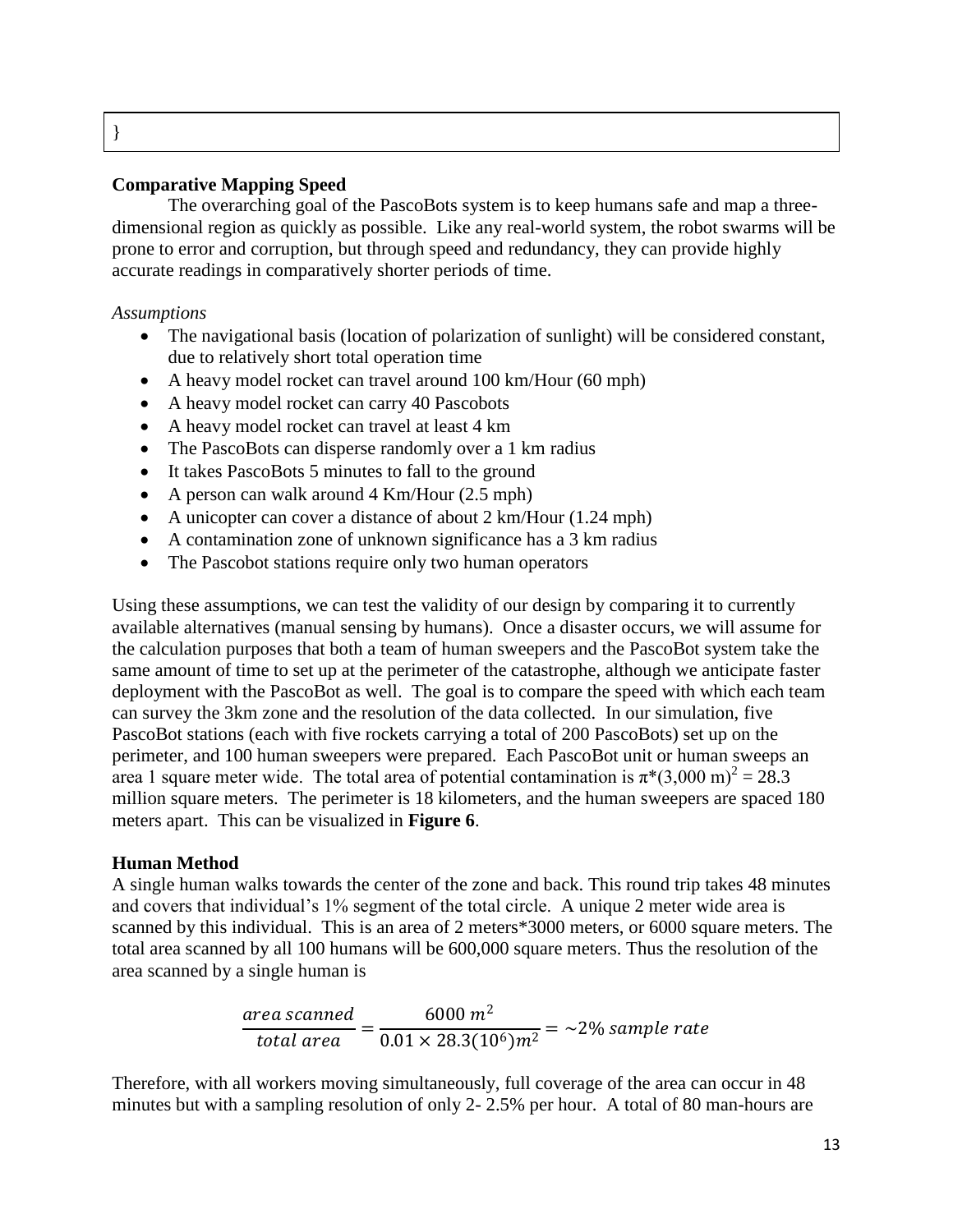required and 100 humans were subjected to high levels of potential danger.

# **PascoBot System**

A single rocket carrying 40 robots is launched 4 kilometers to a point over the center of the contaminated area. This takes only 2.4 minutes. Another five minutes pass as the units fall from the launch vehicle and sample the environment during their passive falling. It then takes each PascoBot an average of 120 minutes to return home. Thus the average sampling time for a packet of PascoBots is  $120+2.4+5 = 127.4$  minutes. The operators can launch all 5 rockets from the same base one almost immediately after the other. If the delay between rocket firings is conservatively 2 minutes, all 1000 Pascobots will have surveyed the area in about  $127.4+2*4 =$ 135.4 minutes. During this time the total area swept will be about 1000 units \* 1 meter \* 4 kilometers = 4 million square meters. This gives a spatial resolution of 4 million  $m^2/28.3$ million  $m^2$ , or 14% sample rate per meter.

Though our robots are small, some overlap may occur due to randomness, so we can conservatively estimate that 5% of our data will be redundant. We can also anticipate that another 5% will be lost due to unrecovered or damaged units. Thus our effective swept area is reduced 10% to 3.6 million square meters, which still yields a 12.6% sample rate, divided by the total time produces 5.6% resolution obtained per hour, more than double the generously estimated 2.5% obtained with the human method. The entire PascoBot process requires only 135.4 minutes \* 2 operators \* 5 stations = 22.5 man-hours, compared to 80 man-hours with the human method, and additionally the PascoBot system avoids the risk to human health.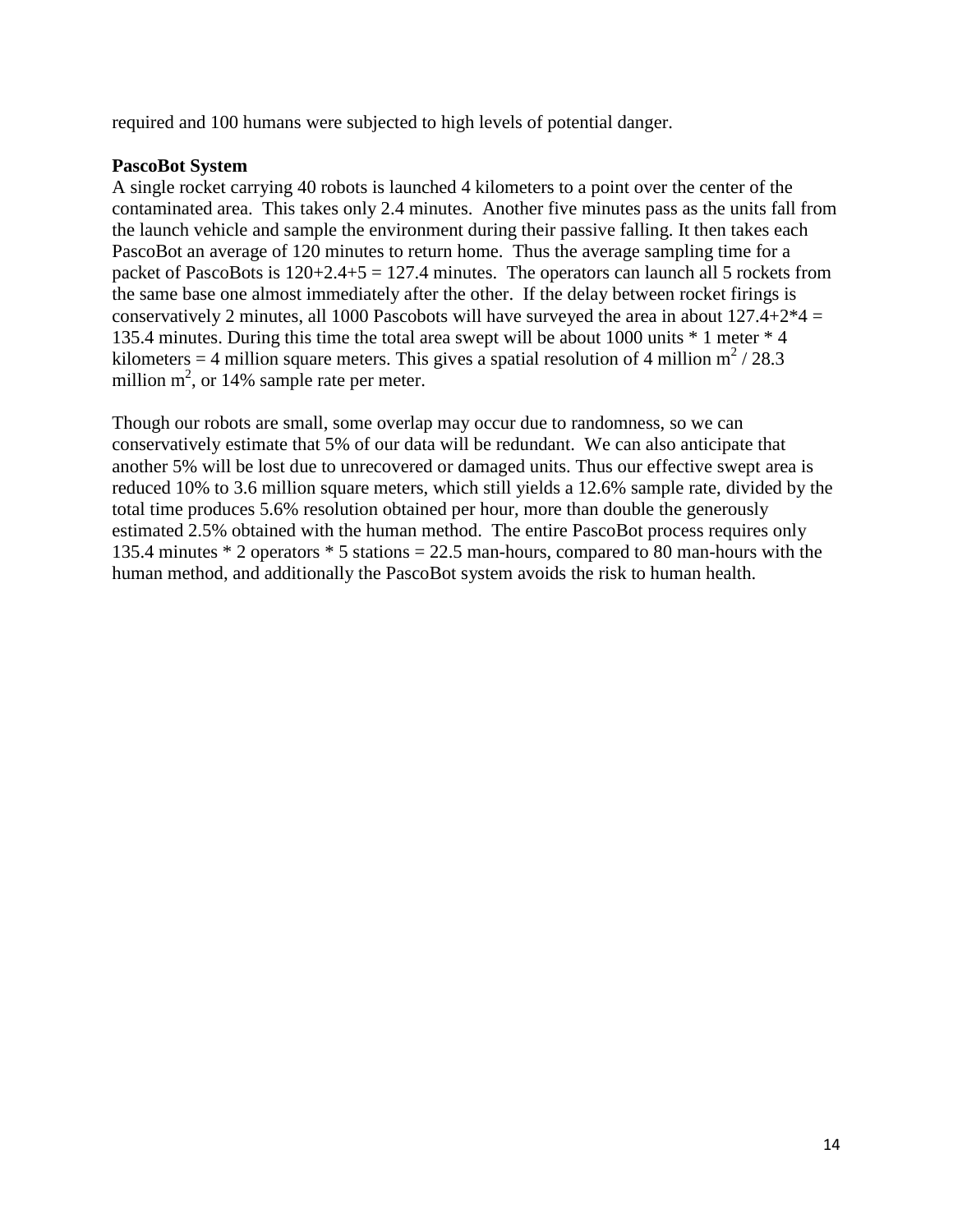

**Figure 7. Comparing the Human vs. PascoBot Sweeping Methods**

### **Map Synthesis**

Since the Pascobots do not possess a GPS tracker of their own, each of the Pascobots can return with a only a relative map of the area it has surveyed. This relative map gives coordinates based on the common starting point at the base station. Before launch, the base station collector, which is equipped with a GPS device, encodes all the Pascobots launching from this point with the same GPS location. Basing their original position off this global coordinate lets each Pascobot's relative map acheive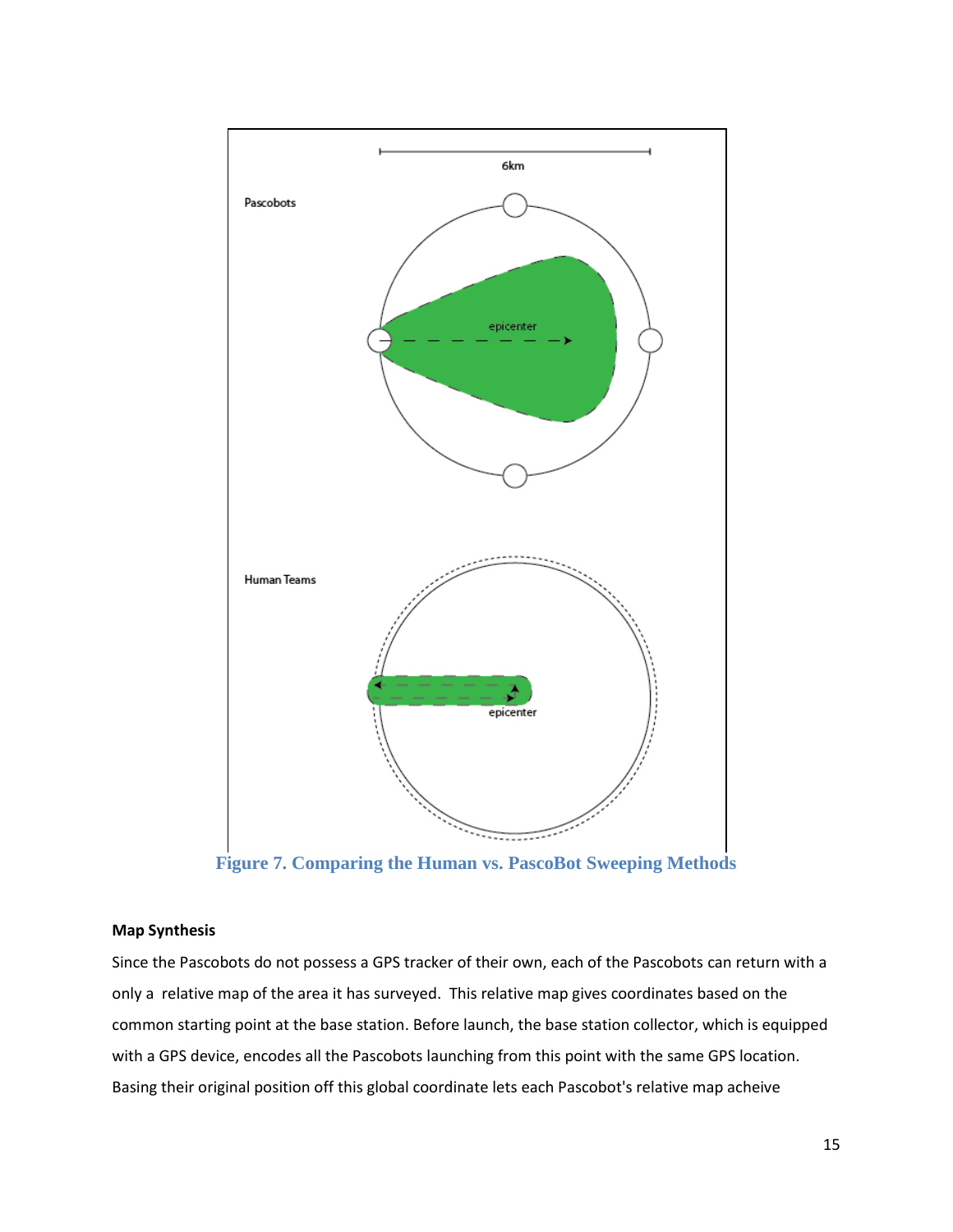absolute status in the world. Then once the robots have returned to the collector, a full survey of all the absolutely mapped data from each bot can be automatically collected and synthesized instantly. This gives the humans, who are using continuous GPS readings throughout their mappings, no comparative advantage over the robotic system.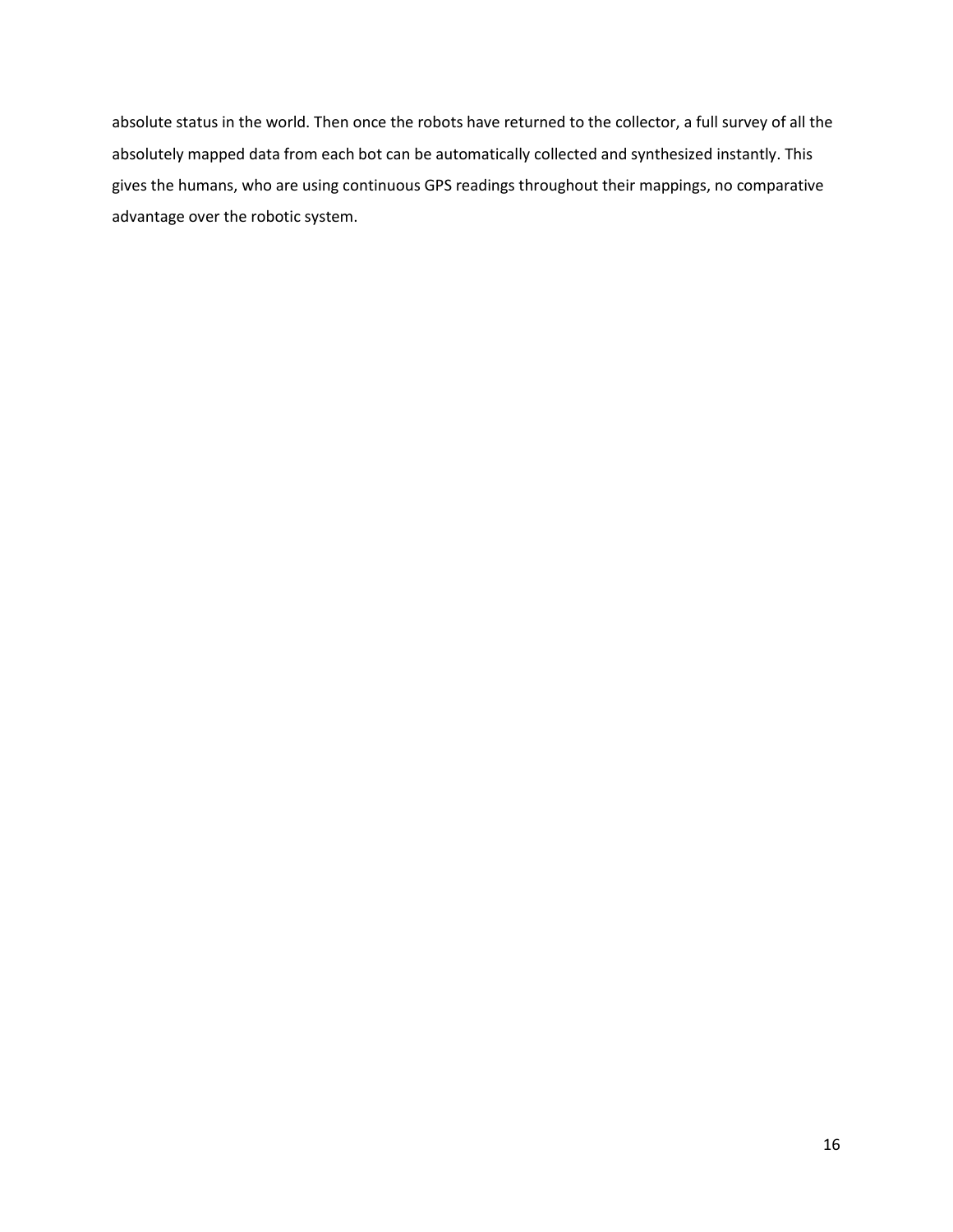# <span id="page-16-0"></span>**Transfer Challenges**

Because our design's inspiration from ants is primarily behavioral, scaling concerns are not relevant. The inspired behaviors, including foraging and the solar navigation method, scale to larger systems such as ours without a problem. However, scaling issues do exist from the perspective that our robots must be made small enough so that they are portable/ deployable in mass quantities and can be manufactured relatively inexpensively. For this reason, we have compared the components of our system to comparable existing components on the open market, in order to prove that our design is feasible. If we assume that wholesale prices are approximately 10% lower than retail prices advertised online, it is easily conceivable that our design could be constructed for less than \$100 per unit. The launch units and collection system would cost a fraction of the price for a group of individual autonomous units themselves, due to those components' limited number of electronic parts. Overall, a complete system consisting of 5 rockets with 40 robots each, and including the launch and recovery devices, would probably cost between \$50,000 and \$100,000, with most components being recoverable and reusable. Of course, other factors stand in the way of our design being a complete answer to the problems posed by radiation detection, such as the means of "re-arming" the robots after being launched, for a second use. A marketable product would require further testing refinement.

#### <span id="page-16-1"></span>**Value**

of both worlds.

PascoBot is designed for speed, material and energy efficiency, redundancy, durability, and simplified navigation. The designers of PascoBot wanted to create an affordable, easy-touse rapid-response system to determine the severity of the situation immediately after a hazardous materials disaster. The system accomplishes this more effectively than large, conventional robots on many levels. While large robots may take hours or even days to sweep an area for samples, depending on the number deployed (which can multiply the cost), the PascoBots can be launched and return to the "nest" within a matter of minutes. This could have profound implications for disaster response efforts. PascoBot is also superior to conventional robotics in its overall low cost. Low materials cost from simple devices and energy needs barely demanding a small battery per unit make the system as a whole perhaps a fraction of the cost of one of its more "advanced" cousins. Additionally, redundancy ensures that if some units fail or become damaged in the field, the rest of the system is still fully functional, the data collection is not compromised, and the financial cost of the loss is negligible. Of course, the designers anticipate that each device will be reliable and durable enough to prevent such losses in most cases, since the rapid ant-inspired return mechanism prevents damage to the sensors from prolonged exposure to corrosive or radioactive substances. Each unit should therefore be reusable for many cycles, as opposed to a single \$60,000 robot which may become useless after just 4 hours at a single disaster site. **Reflections (Extra Credit)**

# In our design team, the engineers were impressed by the ant's ability to perform what is essentially vector mathematics using hard-coded neural templates. Vector math is difficult for most humans to perform without drawing out the vectors, but the desert ants' specialized pattern of sensors enables them to calculate the home vector instantly. The biologist's reaction to the quantification approaches was that a system which could integrate the biological function with the technological need without any scaling complications is an efficient design that uses the best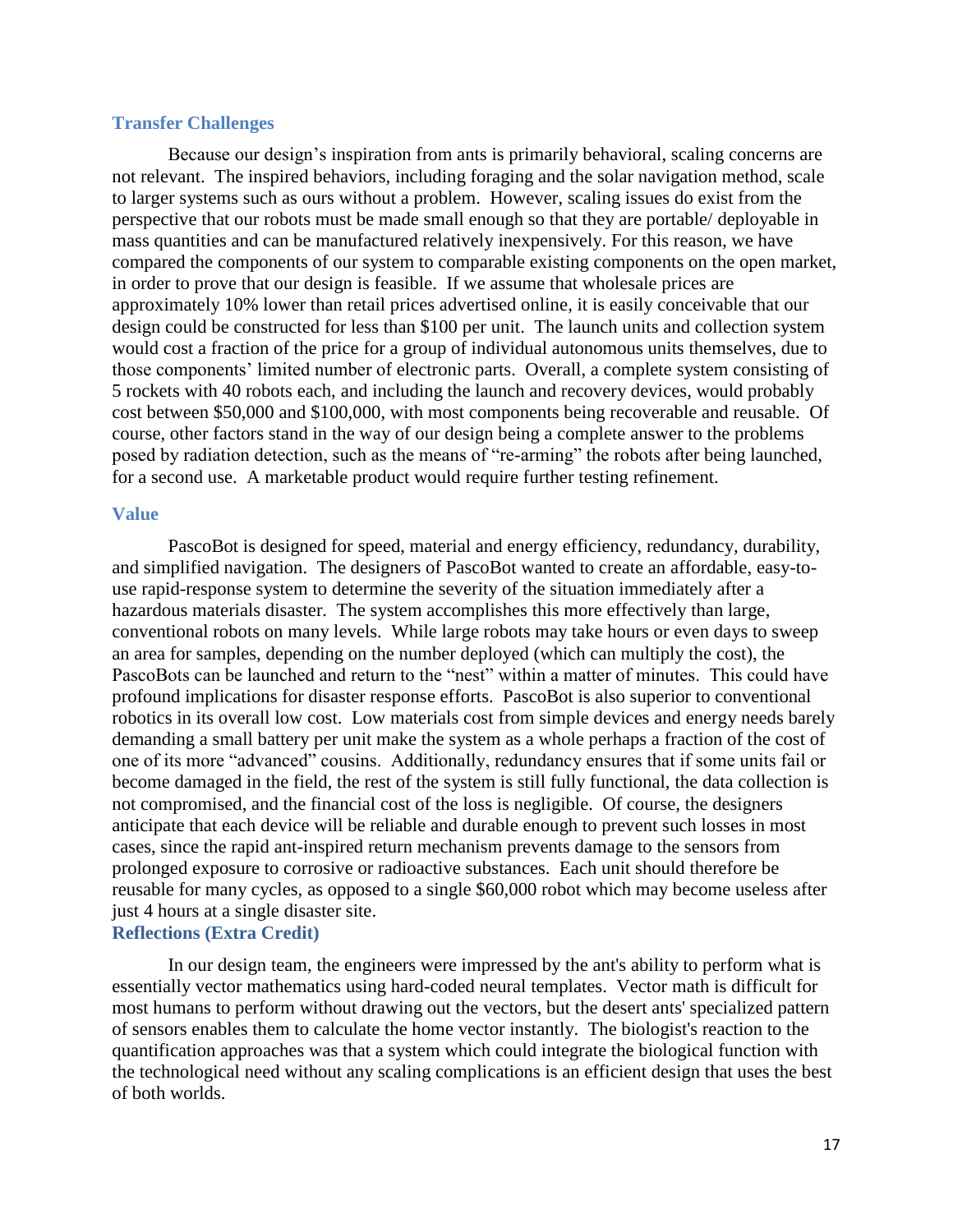# **References**

- <span id="page-17-0"></span>*Ant Navigation*. (2012). Retrieved September 16, 2012, from Wikipedia: http://en.wikipedia.org/wiki/Ant#Navigation
- *Blown Up iRobot PackBots Get Resurrected In Iraq*. (2009, November 4). Retrieved September 23, 2012, from Robot Reviews: http://www.robotreviews.com/blog/eigenlance/blownirobot-packbots-get-resurrected-iraq
- G, D. (n.d.). *Monirobo robots used to monitor radiation in Fukushima*. Retrieved September 17, 2012, from http://www.robaid.com/robotics/monirobo-robots-used-to-monitor-radiationin-fukushima.htm
- Greenemeier, L. (2011, March 24). *Robots Arrive at Fukushima Nuclear Site with Unclear Mission*. Retrieved from Scientific American:

http://www.scientificamerican.com/article.cfm?id=robots-arrive-fukushima-nuclear

- Guizzo, E. (n.d.). *Can Japan Send in Robots to Fix Troubled Nuclear Reactors?* Retrieved SeptembeR 17, 2012, from http://spectrum.ieee.org/automaton/robotics/industrialrobots/japan-robots-to-fix-troubled-nuclear-reactors
- Guizzo, E. (2011, August 23). *Fukushima Robot Operator Writes Tell-All Blog*. Retrieved from IEEE Spectrum: http://spectrum.ieee.org/automaton/robotics/industrial-robots/fukushimarobot-operator-diaries

Hölldobler, B., & Wilson, E. O. (1990). *The Ants.* Harvard University Press.

- iRobot Corporation. (n.d.). *iRobot 510 PackBot*. Retrieved September 17, 2012, from iRobot: http://www.irobot.com/us/robots/defense/packbot/Specifications.aspx
- *iRobot's New SUGV Robot Can Drive Itself with 3D Laser Vision*. (2010, September 18). Retrieved from Robot Stock News: http://robotstocknews.blogspot.com/2010/09/irobotsnew-sugv-robot-can-drive-itself.html
- Matsutani, M. (2012). *Reactor 2 Radiation too high for access*. Retrieved September 17, 2012, from http://www.japantimes.co.jp/text/nn20120329a1.html
- Nagatani, K., Kiribayashi, S., Okada, Y., & all., e. (2011). Gamma-ray irradiation test of Electric components of rescue mobile robot Quince –Toward emergency response to nuclear accident at Fukushima Daiichi Nuclear Power Station on March 2011. *Proceedings of the 2011 IEEE International Symposium on Safety,Security and Rescue Robotics*, (pp. 56- 60). Kyoto, Japan.
- Rossel, S., & Wehner, R. (1982). The bee's map of the e-vector pattern in the sky. *Proceedings of the National Academy of Sciences of the United States of America , 79* (14), 4451-5.
- Salton, J. (2009, October 29). *Spiraling maple tree seeds inspire world's smallest single-winged rotocraft*. Retrieved September 21, 2012, from Gizmag: http://www.gizmag.com/worldssmallest-single-winged-rotocraft/13160/
- Sanchez, A. L., Espinoza, J. L., & Osorio, M. A. (2007). RRT-based strategies for sensor-based exploration. *Engineering Letters , 15* (2).
- US Department of Energy. (n.d.). *Aerial Measuring System*. Retrieved from National Nuclear Security Administration: http://www.nnsa.energy.gov/aboutus/ourprograms/emergencyoperationscounterterrorism/

respondingtoemergencies/consequencemanagem-0 US Department of Energy. (n.d.). *National Nuclear Security Administation*. Retrieved from Radiological Assistance Program:

http://www.nnsa.energy.gov/aboutus/ourprograms/emergencyoperationscounterterrorism/ respondingtoemergencies/firstresponders/radi